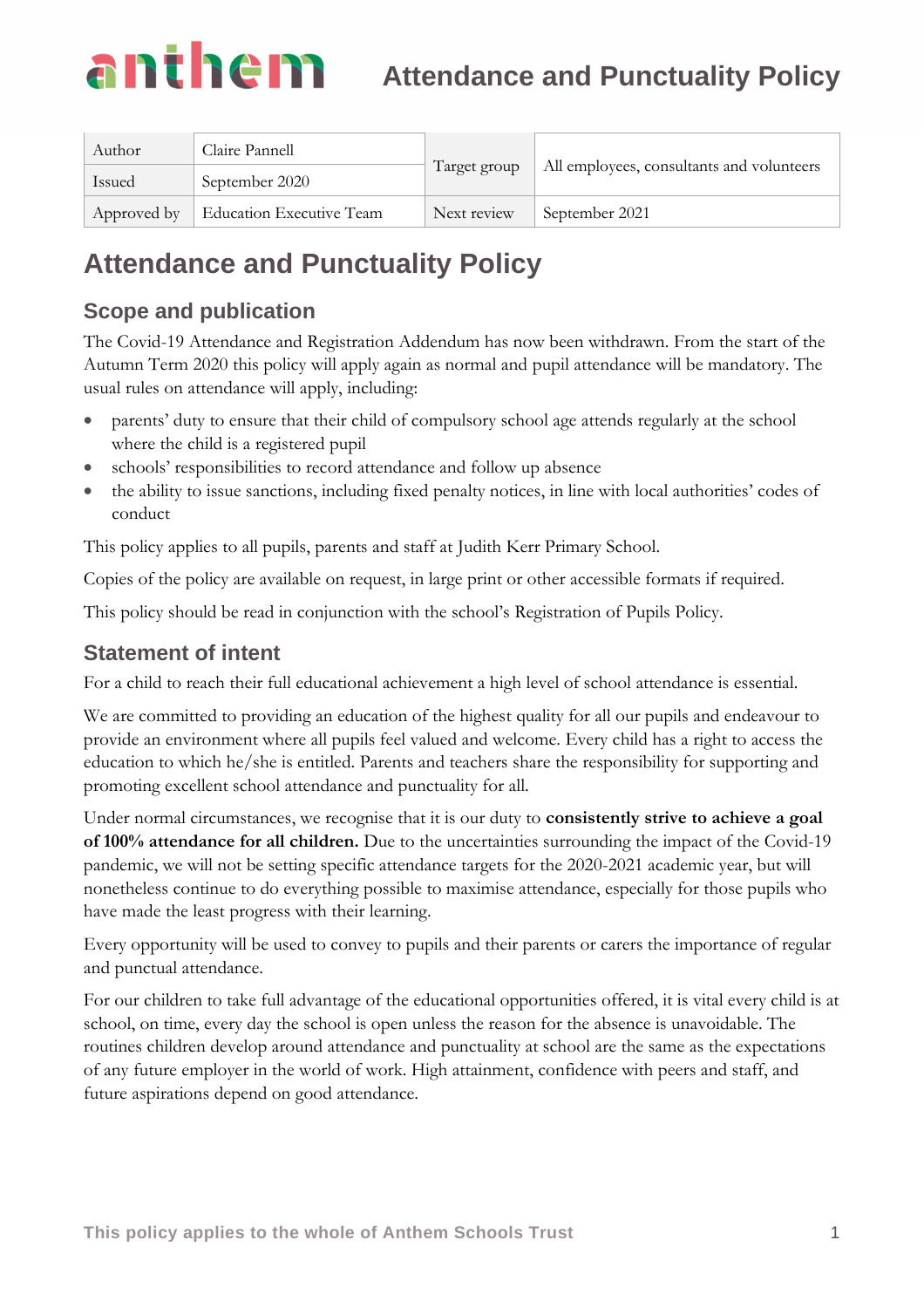## **Antine In** Attendance and Punctuality Policy

#### **Department for Education (DfE) guidance -***School Attendance* **(2020)**

The DfE states that schools should:

- promote good attendance and reduce absence, including persistent absence
- ensure every child has access to full-time education
- act early to address patterns of absence

And that parents must:

• perform their legal duty by ensuring children of compulsory school age who are registered to a school must attend regularly

And that pupils must:

• be punctual to their lessons.

#### **We believe good attendance is important because:**

- statistics show a direct link between under-achievement and attendance below 95%
- regular attenders make better progress, both socially and academically
- regular attenders find school routines, schoolwork and friendships easier to cope with
- regular attenders find learning more satisfying
- regular attenders are more successful in transferring between primary school, secondary school and higher education, employment or training.

#### **Promoting good attendance**

The foundation for good attendance is a strong partnership between the school, parents and the child.

To help us all to focus on this we will:

- Provide information on all matters related to attendance in our regular/weekly home school bulletin/newsletter/website.
- Report to you on how your child is performing in school, what their attendance and punctuality rate is and how this relates to their attainment and progress.
- Celebrate good attendance by displaying individual and class achievements.
- Reward good or improving attendance through class competitions, certificates and outings/events.
- Set targets for the school and for classes for attendance and display these in the school.
- Run events when parents, pupils and staff can work together on raising attendance levels across the school
- Liaise closely with the families of children with low or declining attendance in order to bring about improvements.

#### **Roles and responsibilities**

#### **Headteacher and Education Director**

The Headteacher has overall responsibility for attendance in this school. The Headteacher is responsible for ensuring this policy is implemented consistently across the school, and for monitoring school-level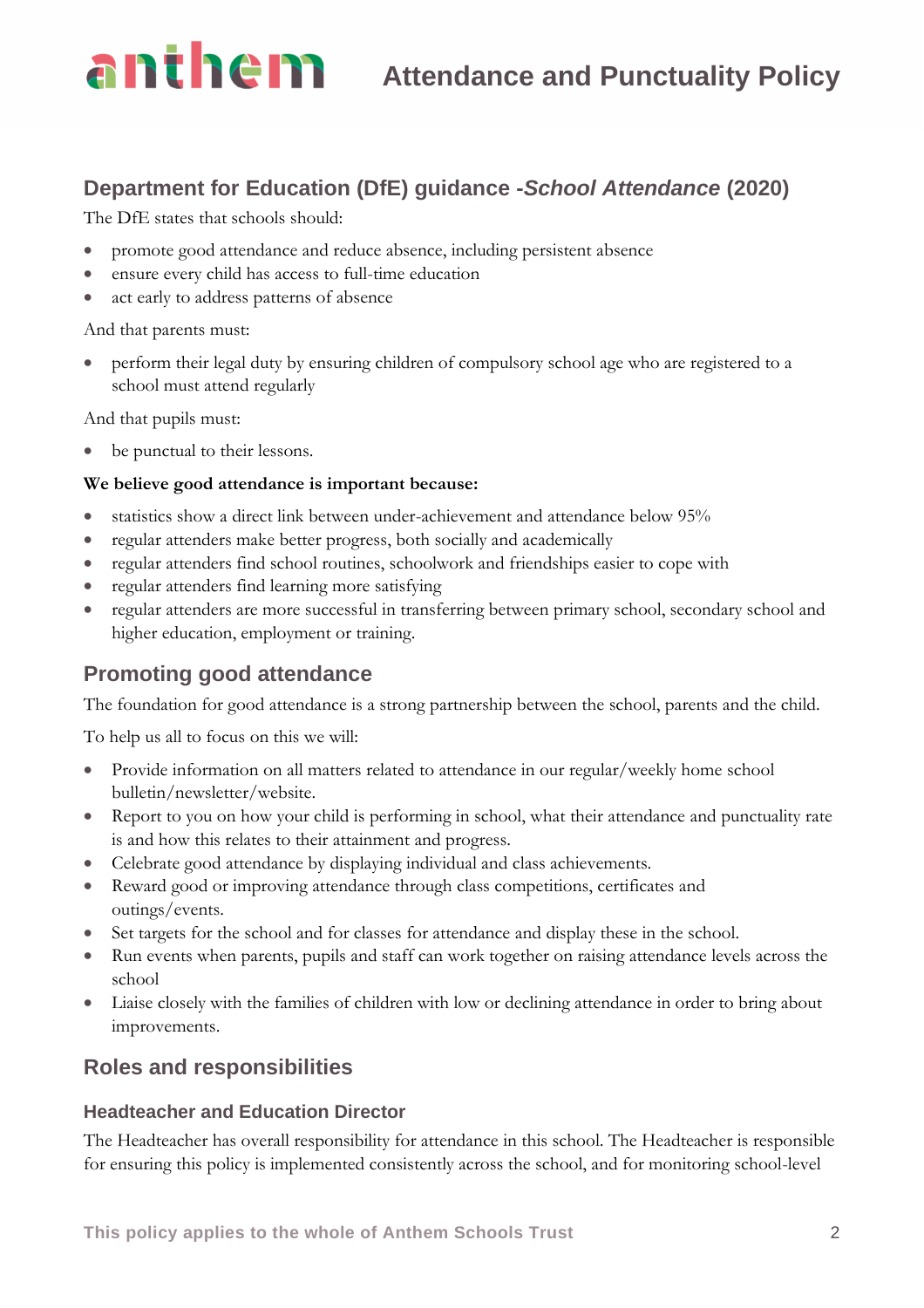## **Attendance and Punctuality Policy**

absence data and reporting it to the Education Director via the Headteacher's termly summary. The Headteacher also supports other staff in monitoring the attendance of individual pupils and may issue fixed-penalty notices, where necessary.

The Education Director will monitor and oversee the school's work in promoting regular and improved attendance by reviewing the weekly Integris/SIMS reports and the Headteacher's termly summary. (S)he will ensure that any negative patterns of attendance are challenged and provide support to remedy this.

#### **School attendance lead**

anthem

The Office Manager will oversee, direct and coordinate the school's work in promoting regular and improved attendance and will ensure the attendance policy is consistently applied throughout the school. This person will also ensure that attendance is both recorded accurately and analysed. (S)he will ensure that attendance issues are identified at an early stage and that support is put in place to deal with any difficulties.

If absence is frequent or continuous, except where a child is clearly unwell, staff will discuss with parents/carers the need and reasons for their child's absence and will encourage them to keep absences to a minimum. A note or explanation from a pupil's home does not mean an absence becomes authorised. The decision whether or not to authorise an absence will always rest with the school.

#### **Classroom staff**

- Ensure that all students are registered accurately.
- Promote and reward good attendance with students at all appropriate opportunities.
- Liaise with the attendance lead on matters of attendance and punctuality.
- Communicate any concerns or underlying problems that may account for a child's absence.
- Support pupils with absence to engage with their learning once they are back in school.

#### **Pupils**

- Attend every day unless ill or have an authorised absence.
- Arrive in school on time.
- Go to all registrations and lessons on time.
- Take responsibility for registering at the reception desk if late or leaving the school site during school hours.

#### **Parents/carers**

Ensuring your child's regular attendance at school is a parent/carer's legal responsibility and permitting absence from school that is not authorised by the school creates an offence in law.

Parents must:

- inform the school on the first day of absence
- discuss with the tutor/class teacher any planned absences well in advance
- support the school with their child in aiming for 100% attendance each year
- make sure that any absence is clearly accounted for by telephone or text on the first and subsequent days of absence, or by letter if a phone is unavailable
- avoid taking their child out of school for non-urgent medical or dental appointments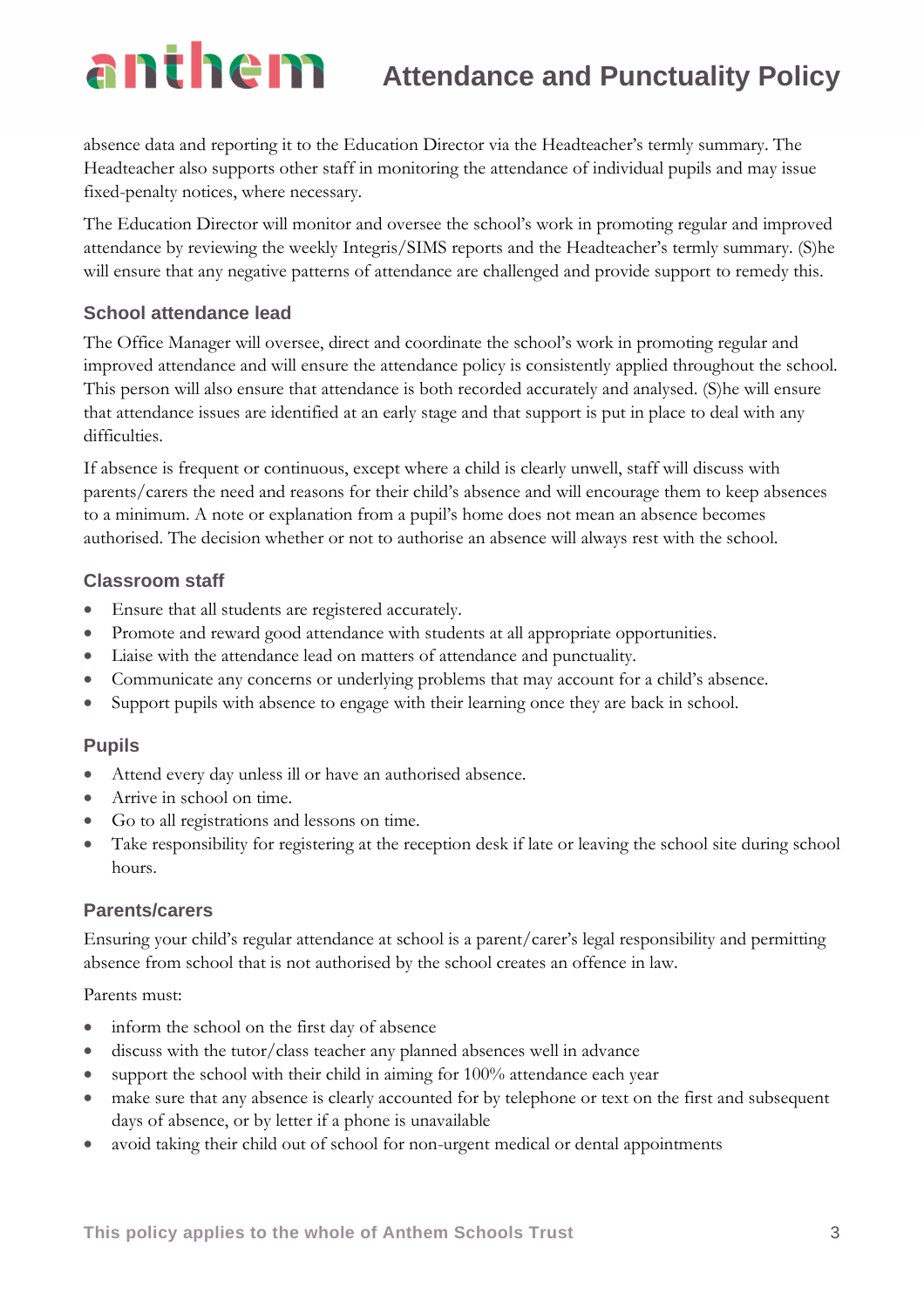### **Attendance and Punctuality Policy**

• only request leave of absence if it is for an exceptional circumstance.

#### **Request for leave of absence**

anthem

Headteachers may not grant any leave of absence during term time unless there are exceptional circumstances.

The length of the authorised absence, as well as whether absence is authorised at all is at the Headteacher's discretion. The fundamental principles for defining *exceptional* are rare, significant, or unavoidable, which means the event could not reasonably be scheduled at another time. There is no legal entitlement for time off in school term time to go on holiday and in the majority of cases holiday will not be authorised.

Parents/carers wishing to apply for leave of absence need to fill in an application form (available from the school office) in advance and before making any travel arrangements.

If term-time leave is taken without prior permission from the school, the absence will be unauthorised see the section below on legal sanctions.

Taking holidays in term time will affect your child's schooling as much as any other absence and we expect parents to help us by not taking children out during school time.

#### **Absence through child participation in public performances, including theatre, film or television work and modelling**

Parents of a child performer can seek leave of absence from school for their child to take part in a performance. They must contact the Headteacher to discuss the nature and frequency of the work, whether the child has a valid performance licence and whether education will be provided by the employer during any future leave of absence. It is, however, down to the Headteacher's discretion as to whether to authorise this and they will wish to discuss with you the nature and frequency of the absence and how learning will continue if absence occurs. Any absence recorded as part of a child's participation in a public performance is recorded as *C*, an authorised absence.

#### **Absence through competing at regional, county or national level for sport**

Parents can seek leave of absence from school for their child to take part in regional, county, national and international events and competitions. It is, however, down to the Headteacher's discretion as to whether to authorise this and they will wish to discuss with you the nature and frequency of the absence and how learning will continue if absence occurs. Permission for your child to leave early or arrive late to attend coaching and training sessions is also at the discretion of the headteacher and is not likely to be approved if it is a regular event, unless the sports club or association is providing an education tutor as part of their coaching.

#### **Recording attendance**

Legally the register must be marked twice daily. This is once at the start of the school day, and again at the start of the afternoon session.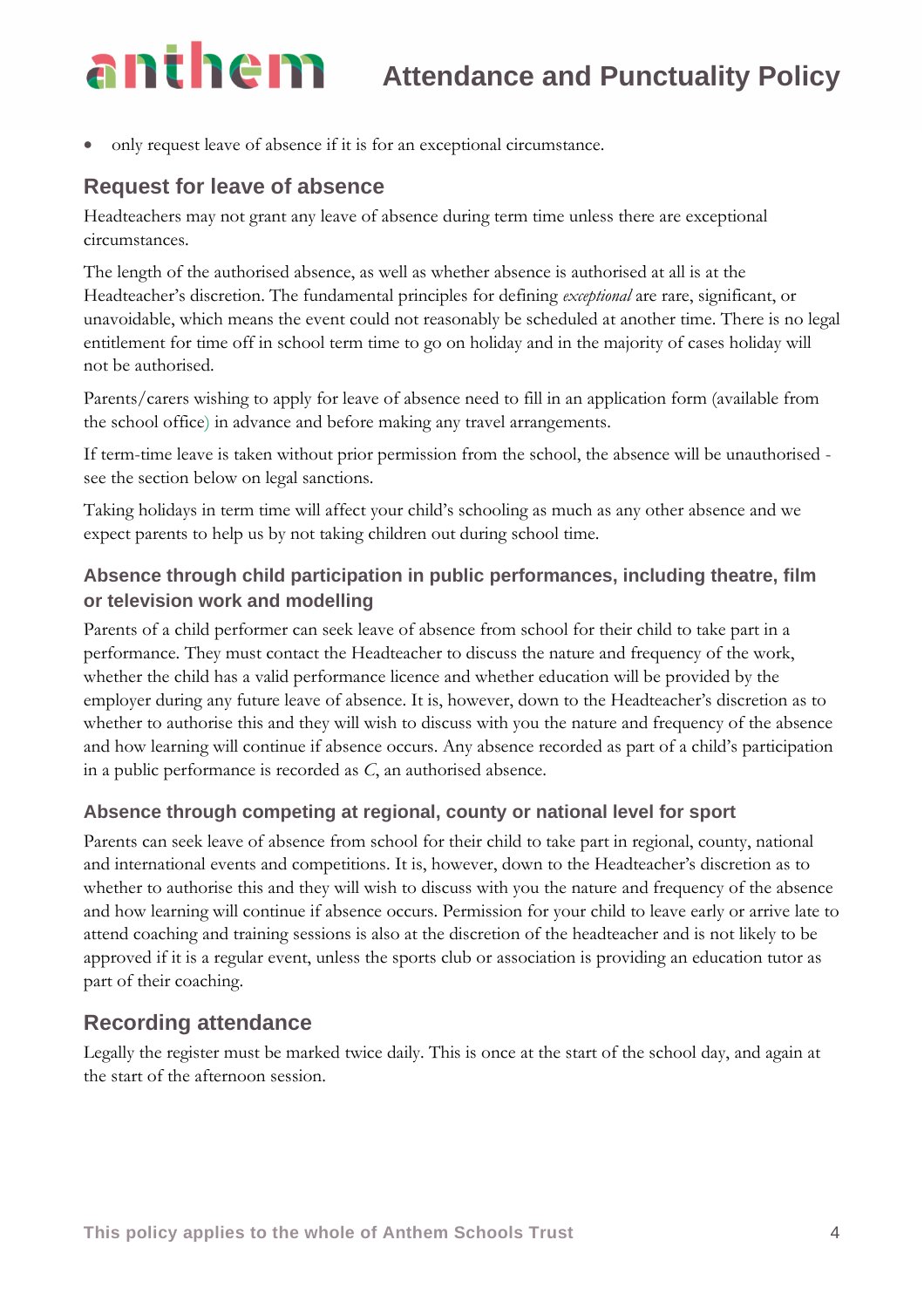# anthem

#### **Authorised and unauthorised absence**

Pupils are expected to attend school every day for the entire duration of the academic year unless there is an exceptional reason for the absence. There are two main categories of absences:

- **Authorised absence:** is when the school has accepted the explanation offered as satisfactory justification for the absence or given approval in advance for such an absence. If no explanation is received, absences cannot be authorised.
- **Unauthorised absence:** is when the school has not received a reason for absence or has not approved a child's leave absence from school after a parent's request. This includes:
	- o parents giving their children permission to be off school unnecessarily, such as for shopping, birthdays, to look after siblings
	- o truancy before or during the school day
	- o absences which have not been explained.

Absence due to illness will be authorised unless the school has a genuine concern about the authenticity of the illness. If the authenticity of the illness is in doubt, the school may ask parents to provide medical evidence, such as a doctor's note, prescription, appointment card or other appropriate form of evidence. We will not ask for medical evidence unnecessarily. If the school is not satisfied about the authenticity of the illness, the absence will be recorded as unauthorised and parents will be notified of this in advance.

A school can, if needed, change an authorised absence to an unauthorised absence and vice versa if new information is presented. Any changes will be communicated to parents/carers. An example of this would be where a parent states a child is unwell but on return to school there is evidence, they have been on holiday.

Please see Registration of Pupils Policy for further guidance on the recording of absence.

#### **Absence linked to Covid-19**

There will be circumstances where pupils cannot attend due to coronavirus. To account for this, the DfE has added a new category to the [school attendance regulations](https://www.legislation.gov.uk/uksi/2020/816/contents/made) to cover the 2020-21 academic year.

The new category is only for where a pupil does not attend because their travel to, or attendance at, school would be:

- against guidance from Public Health England (PHE) and/or the Department of Health and Social Care (DHSC) relating to the incidence of coronavirus or its transmission
- prohibited by any legislation or statutory directions relating to coronavirus.

In this case, parents will not be penalised, and this category will not count as absence (either authorised or unauthorised) for data collection purposes.

#### **Lateness/punctuality**

It is important for pupils to be on time at the start of the morning and afternoon school sessions and to lessons. The start of school/lessons is used to give out instructions or organise work. If a child is late, they can miss work time with their class teacher getting vital information, cause disruption to the lesson for others, and it can be embarrassing leading to possible further absence.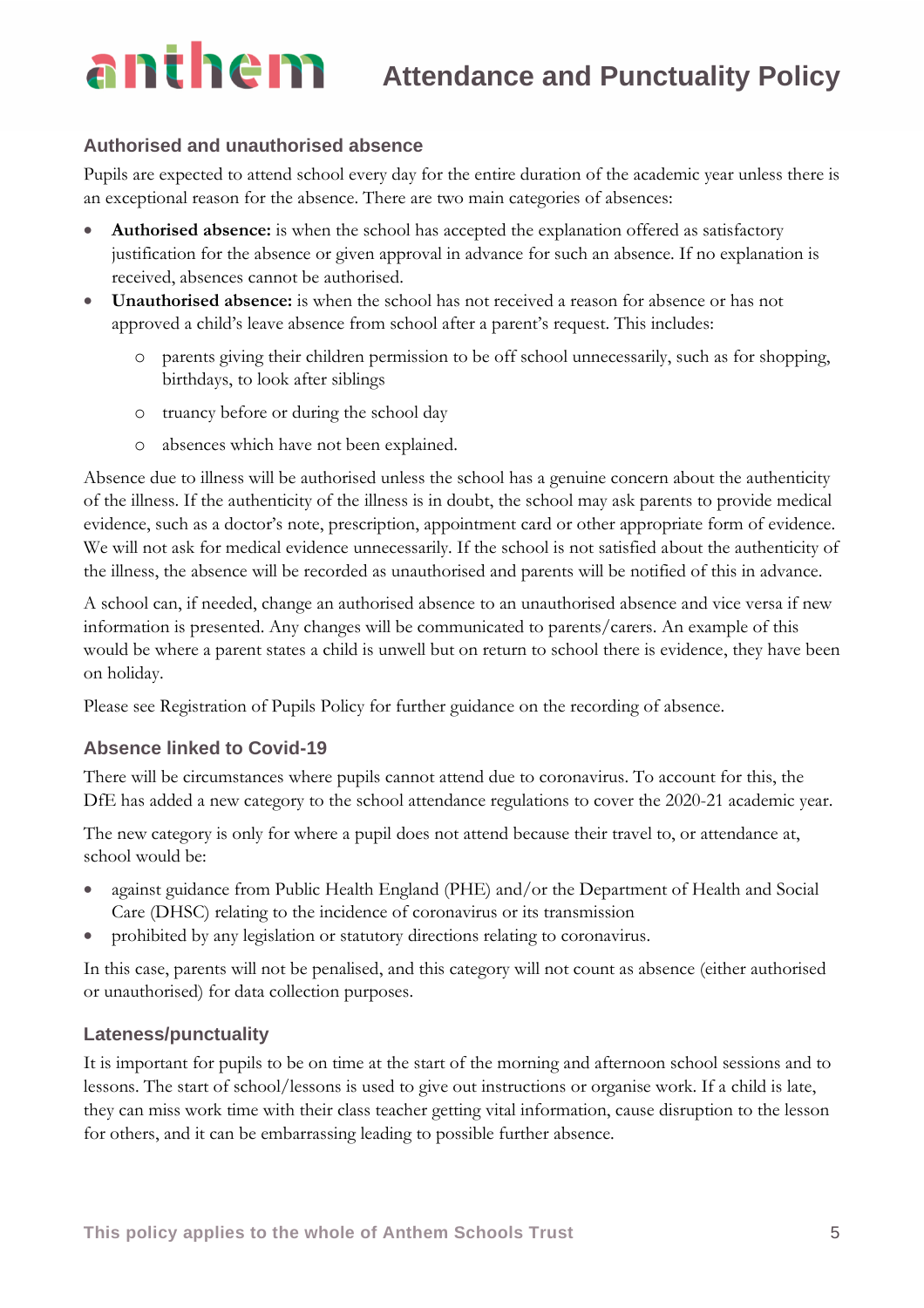### anthem **Attendance and Punctuality Policy**

- The school day begins at 9:00am and ends at 3:30pm
- Morning registration is at 9:00am and it closes at 9:30am.
- Afternoon registration is at 1:00pm and it closes at 1:30pm].

*Previous DfE guidance suggests all official registers should be closed a maximum of 30 minutes after the start of school.*

All lateness is recorded daily. This information will be required by the courts, should a prosecution for non-attendance or lateness be necessary.

Arrival after the close of registration will be marked as unauthorised absence and coded U as per DfE guidance. This mark shows them to be on site but is legally recorded as an absence.

If a pupil is late due to a medical appointment, they will receive an authorised absence, coded M.

Please be advised that, where possible, doctors and dentist's appointments are to be made outside of school hours or during school holidays.

Pupils who are consistently late are disrupting not only their own education but also that of the other pupils. **Ongoing and repeated lateness is considered as unauthorised absence and may be subject to legal action.**

#### **Primary school-aged pupils**

Parents must collect their child/ren promptly at the end of the school day. Where late collection is persistent and/or significantly late, the school is obliged to take any uncollected pupil to a place of safety and share concerns, as necessary, with other agencies. If one is available, the school may place a child into the after-school club for which the parent may be invoiced.

#### **How to report a pupil absence – information for parents**

A child not attending school is considered a **safeguarding** matter. This is why information about the cause of any absence is always required.

If your child is absent you must:

- Contact us by phone as soon as early as possible on the first day of absence call into school and report to reception.
- Send a note in on the first day they return with an explanation of the absence you must do this even if you have already telephoned us.

#### **Responding to pupil absence**

#### **If your child is absent:**

- We will telephone or text you on the first day of absence if we have not heard from you this is because we have a duty to ensure your child's safety as well as their regular school attendance.
- If absence continues on the second day, then a second attempt to call will be made.
- If absence continues for a third day, then the school will make a home visit. If no contact is made, then a letter will be left.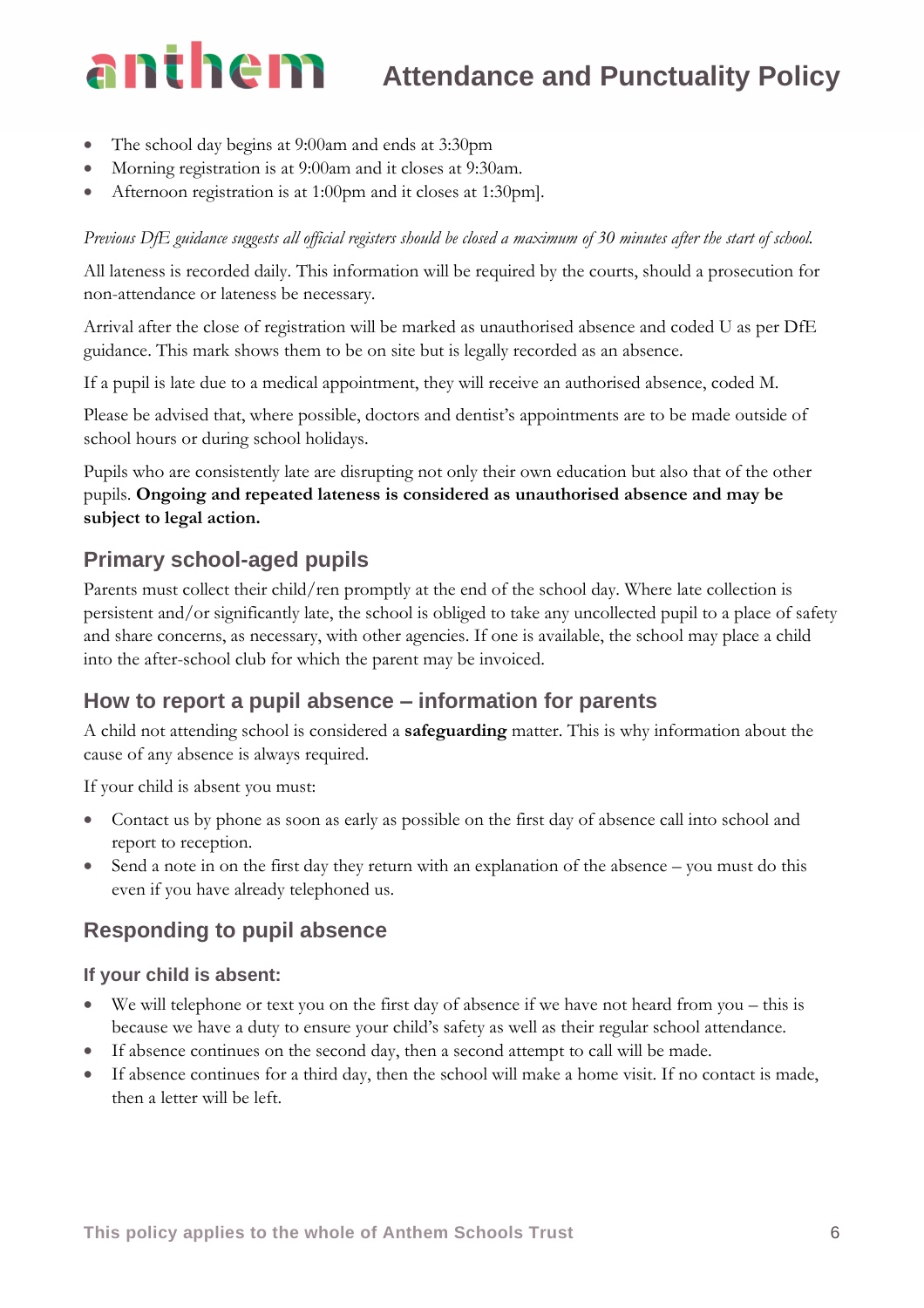## **Attendance and Punctuality Policy**

## anthem

- Where appropriate a request for a safe and well check conducted by the Police/PCSO will be made. If a Social Worker is involved with the family, then they will be informed. If there are concerns relating to safeguarding, then a CSC referral will be made.
- We will invite you in to discuss the situation with our attendance officer and/or pastoral leaders or senior member of staff if absences persist.
- We will refer the matter to the local authority's Attendance Legal Panels if absence is unauthorised and falls below 90%.

#### **Child missing in education**

If your child is not seen and contact has not been established with any of the named parents/carers, after the first day we will make all reasonable enquiries to establish contact with parents/carers and the child, including making enquiries to known friends, wider family, and visiting the family home to try to establish contact.

If there has been no contact after three days of absence, the school will start the *child missing in education*  procedures and notify relevant agencies such as the relevant LA Child Missing in Education team, the Education Welfare Officer or Police or Social Services. If the pupil is a Looked After Child, or has been identified as a vulnerable pupil, these agencies may be notified on the first day of absence.

If your child is leaving our school other than when transferring to secondary school, parents are asked to give the attendance officer comprehensive information about their plans, including any date of a move and your new address and telephone numbers, your child's new school and the start date when known. This should be submitted to our school in writing.

If pupils leave and we do not have the above information, then your child is considered to be a *child missing in education*. This requires schools and local authorities to then carry out investigations to try and locate your child, which includes liaising with Children's Services, the Police and other agencies. By giving us the above information, these investigations can be avoided.

#### **10 days' absence**

We have a legal duty to report the absence of any pupil who is absent without an explanation for 10 consecutive days. If the child is not seen and contact has not been established with the named parent/carer then the local authority is notified that the child is *at risk of missing*. Please be aware that the Trust expects its schools to report this unexplained absence sooner than the 10-day period, if it is deemed that there are significant concerns of harm. Children's Services staff will visit the last known address and alert key services to locate the child. Parents are expected to help us by making sure we always have an up-to-date contact number. There will be regular checks on telephone numbers throughout the year.

#### **Persistent absence**

We understand that some absence is unavoidable due to chronic illness for example. However, if a child misses 10% (three weeks/sessions) or more schooling across the school year, for whatever reason, they are defined by government as *persistent absentees*.

As such, we monitor all absence thoroughly and all attendance data is shared with the Trust, local authority and the DfE.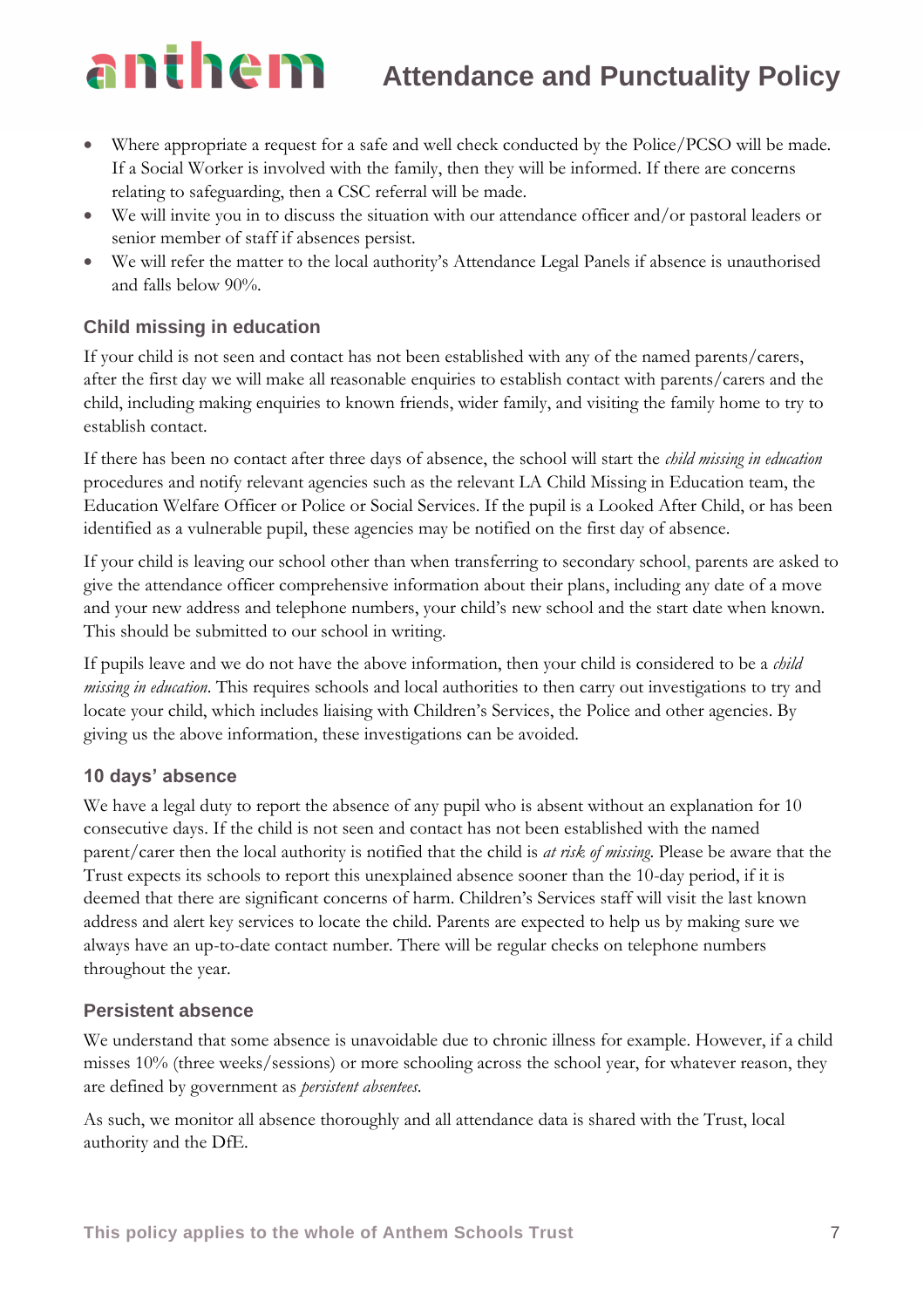#### anthem **Attendance and Punctuality Policy**

Children are sometimes reluctant to attend school for a variety of reasons. Any problems with regular attendance are best sorted out between the school, the parents/carers and the child. **If a child is reluctant to attend, it is never better to cover up their absence or to give in to pressure to excuse them from attending.** This gives the impression that attendance does not matter and may make things worse.

Parents should contact their child's class teacher, immediately and openly discuss any worries. Your child could be avoiding school for a number of reasons – difficulties with schoolwork, bullying, friendship problems, family difficulties. **It is important that we identify the reason for your child's reluctance to attend school and work together to tackle the problem.** 

If your child has had absence and their attendance level is falling towards 90%, we will contact you and, depending on the reasons for the absence, will work with you to ensure attendance returns to acceptable levels. All our persistent absentee pupils and their parents are referred to Southwark's Early Help service to ensure attendance improves.

The class teacher will liaise with the pupils and parents to ensure missed work is caught up on.

Please refer to the Trust "Administration of Medicines and Supporting children with medical conditions" Policy for long term absences due to ill health.

#### **Absence linked to anxiety or SEND**

We understand that for some children absence can be due to anxiety and other mental health difficulties. We understand this anxiety and these difficulties may be increased due to Covid-19 and extended school absence. These children may need adjustments to their daily routines, timetables, or other school environment factors to support their needs. We aim to work with parents and other support agencies to understand and support these children rather than taking a punitive approach. Parents who are concerned their child may be suffering from school-related anxiety should speak to the school SENCO in the first instance.

#### **Legal sanctions**

Schools can fine parents for the unauthorised absence of their child from school, where the child is of compulsory school age.

If issued with a penalty notice, parents must pay  $\frac{1}{60}$  within 21 days or  $\frac{1}{120}$  within 28 days. The payment must be made directly to the local authority.

The decision on whether or not to issue a penalty notice ultimately rests with the Headteacher, following the local authority's code of conduct for issuing penalty notices. This may take into account:

- a number of unauthorised absences occurring within a rolling academic year
- one-off instances of irregular attendance, such as holidays taken in term time without permission
- where an excluded pupil is found in a public place during school hours without a justifiable reason.

If the payment has not been made after 28 days, the local authority can decide whether to prosecute the parent or withdraw the notice.